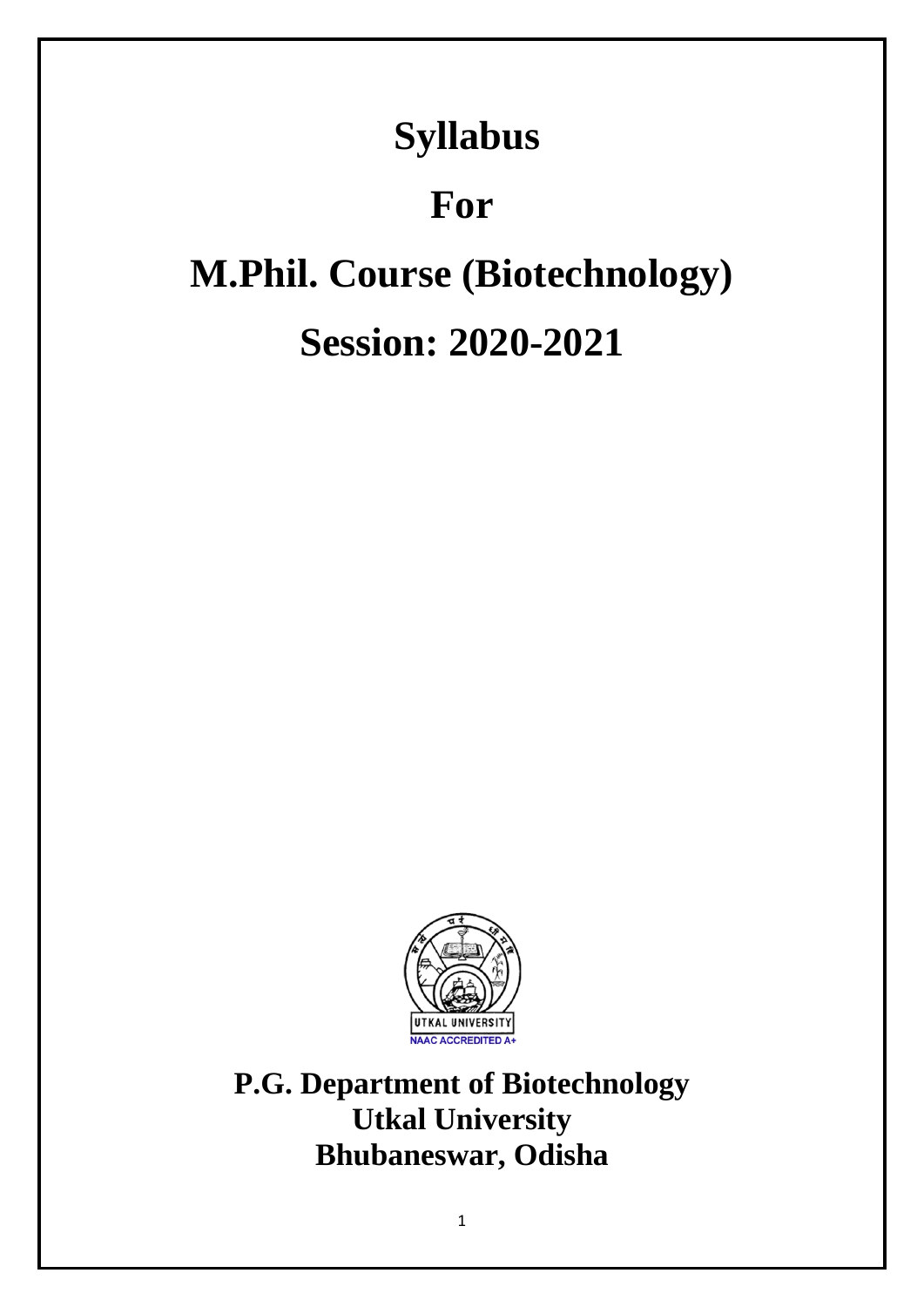# **Outline of MPhil Course Curriculum P.G. Department of Biotechnology Utkal University**

| <b>Semester-I</b>  |              |                                                                |              |
|--------------------|--------------|----------------------------------------------------------------|--------------|
| Sl No              | Paper        | Subject                                                        | <b>Marks</b> |
| 1                  | $\mathbf I$  | <b>Research Methodology</b>                                    | 100          |
| $\overline{2}$     | $\mathbf{I}$ | Techniques<br>in<br><b>Tools</b><br>and<br>Biotechnology       | 100          |
| 3                  | $\rm III$    | Lab work Based on Theory Paper- I<br>$&$ II                    | 100          |
| <b>Semester-II</b> |              |                                                                |              |
| 4                  | IV           | Project Work                                                   | 100          |
| 5                  | $\mathbf{V}$ | Review Writing/ Manuscript writing<br>and Seminar Presentation | 100          |
| 6                  | VI           | Seminar<br>Presentation<br>Project<br>on<br>work               | 100          |
|                    |              | Total                                                          | 600          |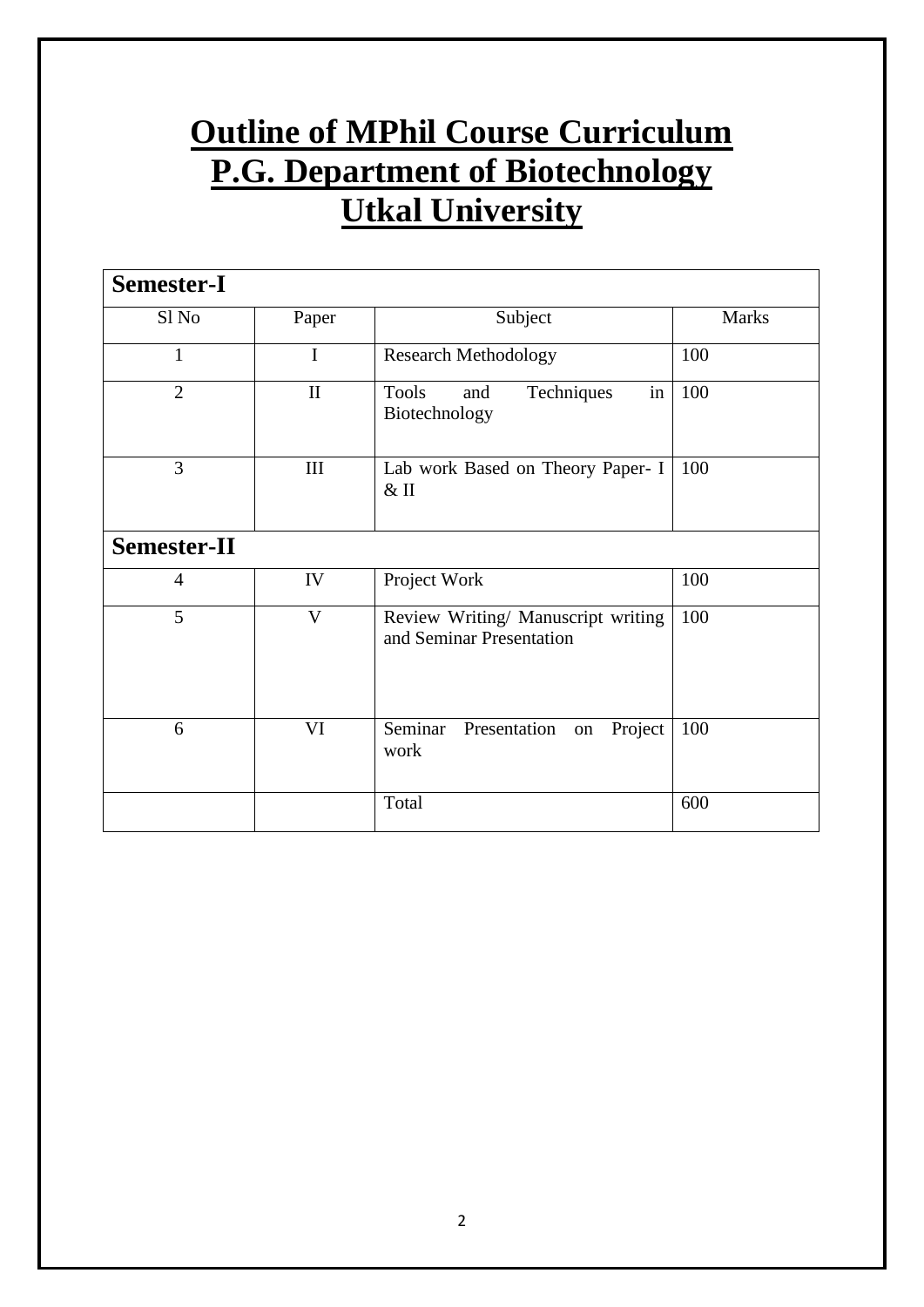# **Paper-I: Research Methodology**

# **UNIT-I**

Research: Definition, Importance & Meaning of research, Characteristics of research, Types of Research, Steps in research, identification, selection and formulation of research problem, Research question- research design-formulation of hypo dissertation, review of literature.

# **UNIT-II**

Sampling technique: sampling theory, type of sampling-steps in sampling-sampling and nonsampling error-sample size-advantage and limitation of sampling.

Collection of data: Primary data-meaning-data collection methods-secondary data-meaning relevance, limitation and cautions.

# **UNIT-III**

Statistics in research-measure of central tendency, dispersion, skewness and kurtosis in research, hypo dissertation, fundamentals of hypo dissertation testing, standard error, important non parametric tests: testing of significance, mean, proportions, variance and correlation, testing for significance of difference between mean, proportions, variances and correlation co-efficient. Chi-square test, ANOVA, one way and two way.

# **UNIT-IV**

Research report: type of reports, contents, styles of reporting, steps in drafting report, editing the final draft, evaluating the final draft.

### **UNIT-V**

Introduction to bioinformatics, elementary idea about data base management system e.g., Gene bank, EMBL, Swiss port, sequence database like FASTA, BLAST, algorithm and bioinformatics tools. Pair wise sequence alignment, Multiple sequence alignment, gene prediction and protein structure prediction.

# **Paper-II: Tools and Techniques in Biotechnology**

# **UNIT-I (Instrumentation)**

- 1. Principle and application of Spectrophotometer
- 2. Principle and application of Chromatography, GC-MS
- 3. Principle and application of Electrophoresis
- 4. Principle and application of PCR

# **UNIT-II (Techniques in Biotechnology)**

1. Isolation and purification of DNA